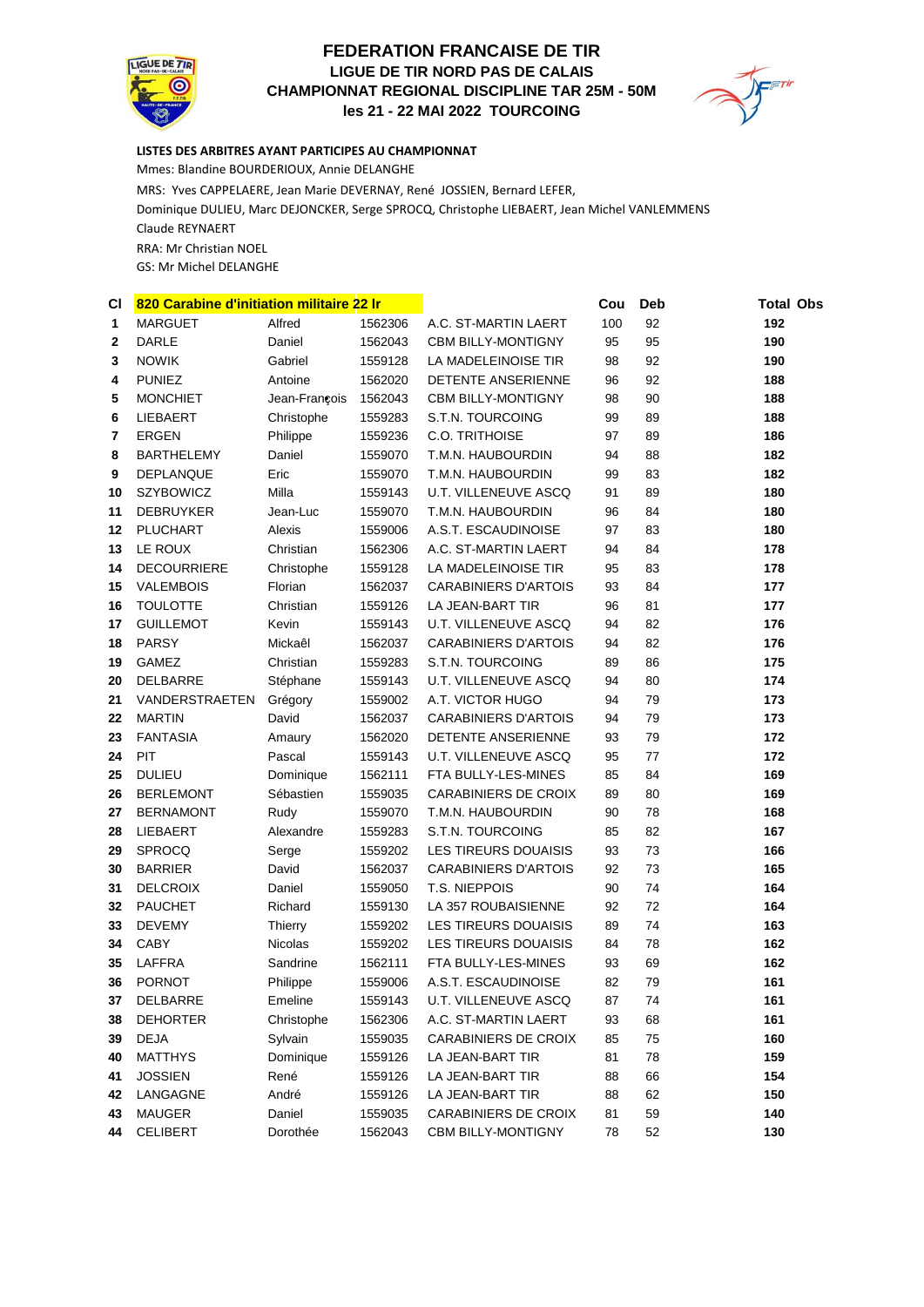|              | 821 Carabine 22 semi-auto TAR              |             |         |                             |     | 30s        |    | 20s |                  |
|--------------|--------------------------------------------|-------------|---------|-----------------------------|-----|------------|----|-----|------------------|
| 1            | <b>WASCAT</b>                              | Franck      | 1559128 | LA MADELEINOISE TIR         | 90  | 100        | 90 | 60  | 340              |
| 2            | <b>PAUCHET</b>                             | Richard     | 1559130 | LA 357 ROUBAISIENNE         | 90  | 80         | 80 | 80  | 330              |
| 3            | <b>RICHARD</b>                             | Rémi        | 1562043 | <b>CBM BILLY-MONTIGNY</b>   | 70  | 80         | 70 | 100 | 320              |
| 4            | <b>WINIAR</b>                              | Lionel      | 1559175 | <b>T.S. RONCHINOIS</b>      | 90  | 80         | 80 | 70  | 320              |
| 5            | <b>DULIEU</b>                              | Dominique   | 1562111 | FTA BULLY-LES-MINES         | 80  | 70         | 70 | 80  | 300              |
| 6            | <b>LIEBAERT</b>                            | Christophe  | 1559283 | S.T.N. TOURCOING            | 90  | 70         | 50 | 70  | 280              |
| 7            | <b>REVERCEZ</b>                            | Franck      | 1559002 | A.T. VICTOR HUGO            | 60  | 60         | 70 | 70  | 260              |
| 8            | <b>DELCROIX</b>                            | Daniel      | 1559050 | T.S. NIEPPOIS               |     | 70         | 60 | 70  | 260              |
| 9            | LIEBAERT                                   | Alexandre   | 1559283 | S.T.N. TOURCOING            | 70  | 70         | 60 | 60  | 260              |
| 10           | CAMOSSARO                                  | Fabien      | 1559128 | LA MADELEINOISE TIR         | 70  | 70         | 60 | 60  | 260              |
| 11           | <b>LEMPEREUR</b>                           | Nicolas     | 1559283 | S.T.N. TOURCOING            | 70  | 50         | 60 | 70  | 250              |
| 12           | LEPRETRE                                   | Dylan       | 1559002 | A.T. VICTOR HUGO            | 60  | 70         | 60 | 60  | 250              |
| 13           | <b>DARDENNE</b>                            | Olivier     | 1559283 | S.T.N. TOURCOING            | 40  | 70         | 70 | 60  | 240              |
| 14           | <b>DARLE</b>                               | Daniel      | 1562043 | <b>CBM BILLY-MONTIGNY</b>   | 70  | 50         | 60 | 60  | 240              |
| 15           | <b>DEJA</b>                                | Sylvain     | 1559035 | <b>CARABINIERS DE CROIX</b> | 70  | 70         | 40 | 50  | 230              |
| 16           | <b>VANNERCQ</b>                            | Pascal      | 1559030 | STE PATRIE SECT. TIR        | 50  | 70         | 50 | 50  | 220              |
| 17           | <b>LECLERC</b>                             | Romain      | 1559002 | A.T. VICTOR HUGO            | 50  | 70         | 10 | 70  | 200              |
| 18           | <b>NOWIK</b>                               | Gabriel     | 1559128 | LA MADELEINOISE TIR         | 40  | 50         | 50 | 50  | 190              |
| 19           | <b>BAUDE</b>                               | Anthony     | 1559002 | A.T. VICTOR HUGO            | 40  | 50         | 50 | 40  | 180              |
| 20           | <b>LECLERC</b>                             | Vincent     | 1559002 | A.T. VICTOR HUGO            | 20  | 50         | 70 | 30  | 170              |
|              |                                            |             |         |                             |     |            |    |     |                  |
|              | 822 Car. d'initiation militaire 22Ir Assis |             |         |                             | Cou | <b>Deb</b> |    |     | <b>Total Obs</b> |
| 1            | <b>DEXTER</b>                              | Christian   | 1559150 | 97<br><b>CSAC VAUBAN</b>    |     | 97         |    |     | 194              |
| $\mathbf{2}$ | <b>MIDY</b>                                | Jean-Pierre | 1559050 | 87<br>T.S. NIEPPOIS<br>93   |     |            |    | 180 |                  |
| 3            | <b>COLIN</b>                               | Patrick     | 1562111 | FTA BULLY-LES-MINES         | 79  | 95         |    | 174 |                  |
|              |                                            |             |         |                             |     |            |    |     |                  |
|              | 823 Carabine Militaire Match 22Ir          |             |         |                             | Cou | <b>Deb</b> |    |     | <b>Total Obs</b> |
| 1            | <b>WASCAT</b>                              | Franck      | 1559128 | LA MADELEINOISE TIR         | 100 | 93         |    |     | 193              |
| 2            | ALBUQUERQUE                                | Pierre      | 1562111 | FTA BULLY-LES-MINES         | 99  | 92         |    |     | 191              |
| 3            | <b>TOURRET</b>                             | Stéphanie   | 1559128 | LA MADELEINOISE TIR         | 100 | 90         |    |     | 190              |
| 4            | VANLEMMENS                                 | Jean-Michel | 1559143 | <b>U.T. VILLENEUVE ASCQ</b> | 99  | 90         |    |     | 189              |
| 5            | <b>LECLERC</b>                             | Romain      | 1559002 | A.T. VICTOR HUGO            | 99  | 90         |    |     | 189              |
| 6            | ALBUQUERQUE                                | Eric        | 1562111 | FTA BULLY-LES-MINES         | 99  | 90         |    |     | 189              |
| 7            | <b>BOULANGER</b>                           | Jean        | 1562020 | DETENTE ANSERIENNE          | 99  | 89         |    |     | 188              |
| 8            | PIERRU                                     | Willy       | 1562080 | CERCLE DE TIR CALAIS        | 99  | 89         |    |     | 188              |
| 9            | <b>FELDMANN</b>                            | Pierre      | 1559030 | STE PATRIE SECT. TIR        | 99  | 88         |    |     | 187              |
| 10           | <b>ROISIL</b>                              | Matthieu    | 1559143 | U.T. VILLENEUVE ASCQ        | 100 | 86         |    |     | 186              |
| 11           | <b>VERON</b>                               | Didier      | 1562020 | DETENTE ANSERIENNE          | 97  | 86         |    |     | 183              |
| 12           | <b>CRETEUR</b>                             | Pierre      | 1559070 | T.M.N. HAUBOURDIN           | 98  | 84         |    |     | 182              |
| 13           | VANNERCQ                                   | Pascal      | 1559030 | STE PATRIE SECT. TIR        | 97  | 83         |    |     | 180              |
| 14           | <b>DUQUESNE</b>                            | Benoît      | 1559035 | <b>CARABINIERS DE CROIX</b> | 98  | 82         |    |     | 180              |
| 15           | LEPRETRE                                   | Dylan       | 1559002 | A.T. VICTOR HUGO            | 95  | 79         |    |     | 174              |
| 16           | DARDENNE                                   | Olivier     | 1559283 | S.T.N. TOURCOING            | 96  | 78         |    |     | 174              |
| 17           | <b>BAUDE</b>                               | Anthony     | 1559002 | A.T. VICTOR HUGO            | 85  | 85         |    |     | 170              |
| 18           | <b>RAOUL</b>                               | Jean-Louis  | 1559128 | LA MADELEINOISE TIR         | 94  | 76         |    |     | 170              |
| 19           | MILLEVILLE                                 | Eric        | 1559050 | T.S. NIEPPOIS               | 87  | 82         |    |     | 169              |
| 20           | <b>BOLLEROT</b>                            | Bernard     | 1559006 | A.S.T. ESCAUDINOISE         | 98  | 65         |    |     | 163              |
| 21           | LECLERC                                    | Vincent     | 1559002 | A.T. VICTOR HUGO            | 87  | 73         |    |     | 160              |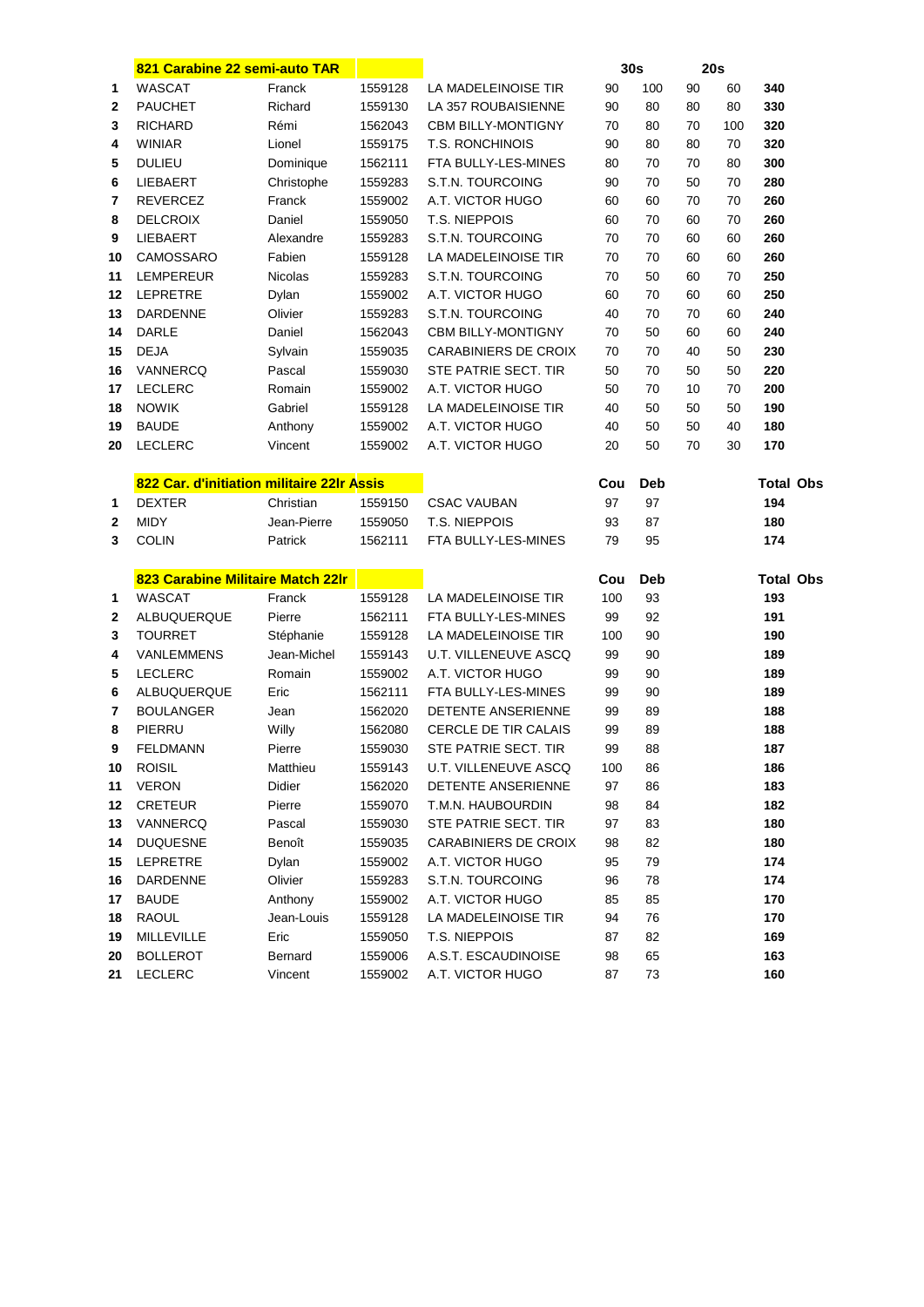|             | 830 Pistolet / Revolver            |                       |                    |                                              | Préc     |          | <b>Préc G 20s G 10s</b> |           |            |    |
|-------------|------------------------------------|-----------------------|--------------------|----------------------------------------------|----------|----------|-------------------------|-----------|------------|----|
| 1           | <b>LANCRY</b>                      | Pascal                | 1562043            | <b>CBM BILLY-MONTIGNY</b>                    | 94       | 90       | 90                      | 90        | 364        |    |
| $\mathbf 2$ | <b>CELIBERT</b>                    | <b>Nicolas</b>        | 1562043            | <b>CBM BILLY-MONTIGNY</b>                    | 89       | 77       | 100                     | 90        | 356        |    |
| 3           | <b>TAILLEZ</b>                     | Christian             | 1562043            | <b>CBM BILLY-MONTIGNY</b>                    | 85       | 88       | 90                      | 90        | 353        |    |
| 4           | <b>TOURRET</b>                     | Stéphanie             | 1559128            | LA MADELEINOISE TIR                          | 85       | 87       | 100                     | 80        | 352        |    |
| 5           | CALONNE                            | Isabelle              | 1562043            | <b>CBM BILLY-MONTIGNY</b>                    | 87       | 91       | 90                      | 80        | 348        |    |
| 6           | <b>BARROIS</b>                     | Marc                  | 1562043            | <b>CBM BILLY-MONTIGNY</b>                    | 88       | 89       | 100                     | 70        | 347        |    |
| 7           | <b>RICHARD</b>                     | Rémi                  | 1562043            | <b>CBM BILLY-MONTIGNY</b>                    | 82       | 91       | 100                     | 70        | 343        |    |
| 8           | <b>CRETEUR</b>                     | Pierre                | 1559070            | T.M.N. HAUBOURDIN                            | 86       | 73       | 80                      | 100       | 339        |    |
| 9           | <b>SZYBOWICZ</b>                   | Laurent               | 1559143            | <b>U.T. VILLENEUVE ASCQ</b>                  | 83       | 81       | 100                     | 70        | 334        |    |
| 10          | <b>NOLASCO</b>                     | Fabienne              | 1562111            | FTA BULLY-LES-MINES                          | 76       | 83       | 70                      | 100       | 329        |    |
| 11<br>12    | <b>ROISIL</b><br><b>HOURDEQUIN</b> | Matthieu<br>Frédéric  | 1559143<br>1559283 | U.T. VILLENEUVE ASCQ<br>S.T.N. TOURCOING     | 89<br>87 | 88<br>78 | 90<br>80                | 60<br>80  | 327<br>325 |    |
| 13          | <b>BARTHELEMY</b>                  | Daniel                | 1559070            | T.M.N. HAUBOURDIN                            | 79       | 84       | 80                      | 80        | 323        |    |
| 14          | LEROY                              | Isabelle              | 1559143            | <b>U.T. VILLENEUVE ASCQ</b>                  | 87       | 75       | 90                      | 70        | 322        |    |
| 15          | VANOUDHEUSDEN                      | Florent               | 1559070            | T.M.N. HAUBOURDIN                            | 77       | 74       | 100                     | 70        | 321        |    |
| 16          | <b>DELESALLE</b>                   | Philippe              | 1559050            | T.S. NIEPPOIS                                | 89       | 80       | 100                     | 50        | 319        |    |
| 17          | <b>SCHAUTERDEN</b>                 | Philippe              | 1562043            | <b>CBM BILLY-MONTIGNY</b>                    | 80       | 74       | 80                      | 80        | 314        |    |
| 18          | <b>VENEL</b>                       | Jean-Marc             | 1562043            | <b>CBM BILLY-MONTIGNY</b>                    | 85       | 85       | 60                      | 80        | 310        |    |
| 19          | <b>CAUDRON</b>                     | <b>Bruno</b>          | 1562043            | <b>CBM BILLY-MONTIGNY</b>                    | 87       | 83       | 60                      | 80        | 310        |    |
| 20          | <b>BOIDIN</b>                      | Frédéric              | 1559070            | T.M.N. HAUBOURDIN                            | 85       | 74       | 60                      | 90        | 309        |    |
| 21          | VANNERCQ                           | Pascal                | 1559030            | STE PATRIE SECT. TIR                         | 69       | 80       | 80                      | 80        | 309        |    |
| 22          | <b>DEBUIRE</b>                     | Reynald               | 1559005            | T.S. CAUDRESIEN                              | 88       | 90       | 60                      | 70        | 308        |    |
| 23          | <b>LHOMME</b>                      | Matthieu              | 1559128            | LA MADELEINOISE TIR                          | 87       | 79       | 100                     | 40        | 306        |    |
| 24          | <b>DELIESSCHE</b>                  | Serge                 | 1559070            | T.M.N. HAUBOURDIN                            | 71       | 69       | 80                      | 80        | 300        |    |
| 25          | CAMOSSARO                          | Fabien                | 1559128            | LA MADELEINOISE TIR                          | 90       | 80       | 70                      | 60        | 300        |    |
| 26          | <b>DELCOURT</b>                    | Michel                | 1562043            | <b>CBM BILLY-MONTIGNY</b>                    | 71       | 78       | 60                      | 90        | 299        |    |
| 27          | <b>WINIAR</b>                      | Lionel                | 1559175            | <b>T.S. RONCHINOIS</b>                       | 85       | 91       | 90                      | 30        | 296        |    |
| 28          | <b>DUYCK</b>                       | Olivier               | 1559283            | S.T.N. TOURCOING                             | 77       | 66       | 80                      | 70        | 293        |    |
| 29          | <b>BERNAMONT</b>                   | Rudy                  | 1559070            | T.M.N. HAUBOURDIN                            | 63       | 83       | 60                      | 80        | 286        |    |
| 30          | <b>GELE</b>                        | Franck                | 1559128            | LA MADELEINOISE TIR                          | 84       | 91       | 80                      | 30        | 285        |    |
| 31          | <b>HOUTE</b>                       | Dominique             | 1559130            | LA 357 ROUBAISIENNE                          | 75       | 78       | 40                      | 80        | 273        |    |
| 32          | LHEUREUX<br><b>VRAU</b>            | Thomas                | 1559050            | T.S. NIEPPOIS<br><b>U.T. VILLENEUVE ASCQ</b> | 80<br>69 | 88<br>78 | 40                      | 60        | 268        |    |
| 33<br>34    | <b>COLIN</b>                       | Dominique<br>Patrick  | 1559143<br>1562111 | FTA BULLY-LES-MINES                          | 69       | 73       | 60<br>70                | 60<br>50  | 267<br>262 |    |
| 35          | <b>DUTILLY</b>                     | Bernard               | 1559050            | T.S. NIEPPOIS                                | 81       | 70       | 50                      | 60        | 261        |    |
| 36          | <b>FRANCOIS</b>                    | David                 | 1559128            | LA MADELEINOISE TIR                          | 83       | 87       | 60                      | 30        | 260        |    |
| 37          | <b>DELCROIX</b>                    | Jacques               | 1559005            | T.S. CAUDRESIEN                              | 76       | 71       | 60                      | 50        | 257        |    |
| 38          | <b>FANTASIA</b>                    | Amaury                | 1562020            | DETENTE ANSERIENNE                           | 86       | 91       | 60                      | 20        | 257        |    |
| 39          | <b>DECOURRIERE</b>                 | Christophe            | 1559128            | LA MADELEINOISE TIR                          | 60       | 64       | 80                      | 50        | 254        |    |
| 40          | <b>DHENIN</b>                      | Francois              | 1559130            | LA 357 ROUBAISIENNE                          | 73       | 71       | 60                      | 50        | 254        |    |
| 41          | <b>LOPINSKI</b>                    | Christophe            | 1562037            | <b>CARABINIERS D'ARTOIS</b>                  | 68       | 69       | 40                      | 70        | 247        |    |
| 42          | <b>CHAPELLE</b>                    | Corinne               | 1559128            | LA MADELEINOISE TIR                          | 59       | 65       | 40                      | 80        | 244        |    |
| 43          | <b>ERGEN</b>                       | Philippe              | 1559236            | <b>C.O. TRITHOISE</b>                        | 70       | 72       | 60                      | 40        | 242        |    |
| 44          | <b>LEMPEREUR</b>                   | Nicolas               | 1559283            | S.T.N. TOURCOING                             | 75       | 66       | 50                      | 50        | 241        |    |
| 45          | <b>REVERCEZ</b>                    | Franck                | 1559002            | A.T. VICTOR HUGO                             | 71       | 71       | 30                      | 60        | 232        |    |
| 46          | <b>STEUX</b>                       | Frank                 | 1559143            | <b>U.T. VILLENEUVE ASCQ</b>                  | 70       | 75       | 50                      | 30        | 225        |    |
| 47          | <b>JOSIEN</b>                      | Jean                  | 1559143            | U.T. VILLENEUVE ASCQ                         | 57       | 63       | 60                      | 40        | 220        |    |
| 48          | <b>BOURDON</b>                     | Gilles                | 1559128            | LA MADELEINOISE TIR                          | 62       | 78       | 50                      | 30        | 220        |    |
| 49          | <b>DUQUESNE</b>                    | Beno"t                | 1559035            | CARABINIERS DE CROIX                         | 79       | 84       | 20                      | 30        | 213        |    |
| 50          | VERHAEGHE                          | Grégory               | 1559070            | T.M.N. HAUBOURDIN                            | 70       | 68       | 50                      | 20        | 208        |    |
| 51          | <b>DIDELOT</b>                     | Jean-Luc              | 1559050            | T.S. NIEPPOIS                                | 81       | 83       | 30                      | 10        | 204        |    |
| 52          | <b>HOPPE</b>                       | Franois               | 1562043            | <b>CBM BILLY-MONTIGNY</b>                    | 70<br>62 | 71<br>35 | 50                      | 10        | 201        |    |
| 53          | <b>GODBILLE</b><br><b>BRUNET</b>   | Christopher<br>Didier | 1559130<br>1559130 | LA 357 ROUBAISIENNE<br>LA 357 ROUBAISIENNE   | 59       | 61       | 40<br>50                | 60<br>20  | 197<br>190 |    |
| 54<br>55    | <b>NOLASCO</b>                     | Savino                | 1562111            | FTA BULLY-LES-MINES                          | 54       | 44       | 60                      | 20        | 178        |    |
| 56          | <b>DEROM</b>                       | Alain                 | 1559050            | T.S. NIEPPOIS                                | 58       | 77       | 20                      | 20        | 175        |    |
| 57          | <b>MENDES</b>                      | Enrico                | 1559005            | T.S. CAUDRESIEN                              | 45       | 59       | 30                      | 40        | 174        |    |
| 58          | <b>TRAMONTANA</b>                  | Umberto               | 1559130            | LA 357 ROUBAISIENNE                          | 61       | 60       | 20                      | 20        | 161        |    |
| 59          | <b>NOIRMAIN</b>                    | Bernard               | 1559005            | T.S. CAUDRESIEN                              | 59       | 65       | 30                      | $\pmb{0}$ | 154        |    |
| 60          | <b>CYFFKA</b>                      | Jean-Philippe         | 1559143            | U.T. VILLENEUVE ASCQ                         | 54       | 69       | 0                       | 30        | 153        |    |
| 61          | <b>PLOUVIN</b>                     | Marc                  | 1559143            | U.T. VILLENEUVE ASCQ                         | 12       | 26       | 50                      | 60        | 148        |    |
| 62          | <b>DUGARDIN</b>                    | Bernard               | 1559130            | LA 357 ROUBAISIENNE                          | 27       | 36       | 0                       | 20        | 83         |    |
| 63          | <b>DUQUESNE</b>                    | Jacques               | 1559005            | T.S. CAUDRESIEN                              | 28       | 26       | 10                      | 0         | 64         |    |
|             | <b>DELCROIX</b>                    | Daniel                | 1559050            | T.S. NIEPPOIS                                | 81       | 77       | 40                      | 40        | 238        | HC |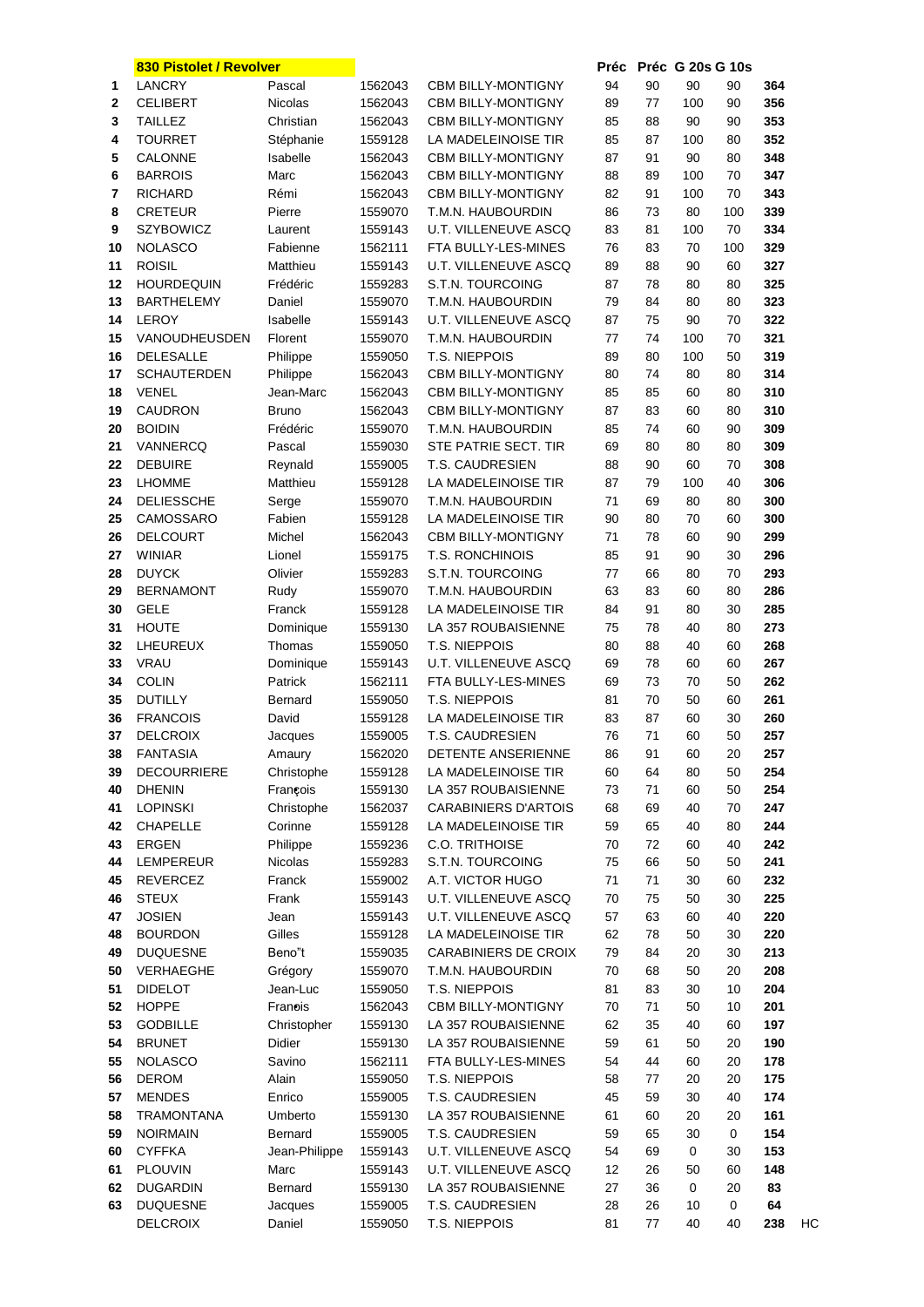|              | 831 Pistolet Vitesse Réglementaire |                |         |                             | V 20s V10s |    | <b>Total Obs</b> |
|--------------|------------------------------------|----------------|---------|-----------------------------|------------|----|------------------|
| 1            | <b>LANCRY</b>                      | Pascal         | 1562043 | <b>CBM BILLY-MONTIGNY</b>   | 93         | 97 | 190              |
| $\mathbf{2}$ | <b>DHENIN</b>                      | Franois        | 1559130 | LA 357 ROUBAISIENNE         | 95         | 92 | 187              |
| 3            | <b>RICHARD</b>                     | Rémi           | 1562043 | <b>CBM BILLY-MONTIGNY</b>   | 97         | 87 | 184              |
| 4            | <b>HOURDEQUIN</b>                  | Frédéric       | 1559283 | S.T.N. TOURCOING            | 91         | 90 | 181              |
| 5            | <b>BARTHELEMY</b>                  | Daniel         | 1559070 | T.M.N. HAUBOURDIN           | 98         | 83 | 181              |
| 6            | <b>CAUDRON</b>                     | <b>Bruno</b>   | 1562043 | <b>CBM BILLY-MONTIGNY</b>   | 91         | 88 | 179              |
| 7            | ALBUQUERQUE                        | Eric           | 1562111 | FTA BULLY-LES-MINES         | 92         | 87 | 179              |
| 8            | <b>LEMPEREUR</b>                   | <b>Nicolas</b> | 1559283 | S.T.N. TOURCOING            | 95         | 83 | 178              |
| 9            | <b>TAILLEZ</b>                     | Christian      | 1562043 | <b>CBM BILLY-MONTIGNY</b>   | 87         | 89 | 176              |
| 10           | <b>HOUTE</b>                       | Dominique      | 1559130 | LA 357 ROUBAISIENNE         | 93         | 83 | 176              |
| 11           | <b>CRETEUR</b>                     | Pierre         | 1559070 | T.M.N. HAUBOURDIN           | 97         | 79 | 176              |
| 12           | <b>DUPERRON</b>                    | Gilles         | 1559143 | U.T. VILLENEUVE ASCQ        | 88         | 87 | 175              |
| 13           | <b>ROISIL</b>                      | Matthieu       | 1559143 | U.T. VILLENEUVE ASCQ        | 92         | 83 | 175              |
| 14           | VANNERCQ                           | Pascal         | 1559030 | STE PATRIE SECT. TIR        | 93         | 81 | 174              |
| 15           | <b>DELESALLE</b>                   | Philippe       | 1559050 | <b>T.S. NIEPPOIS</b>        | 91         | 82 | 173              |
| 16           | <b>STAELEN</b>                     | Damien         | 1559070 | T.M.N. HAUBOURDIN           | 89         | 83 | 172              |
| 17           | <b>DEBUIRE</b>                     | Reynald        | 1559005 | T.S. CAUDRESIEN             | 88         | 82 | 170              |
| 18           | <b>LEROY</b>                       | Isabelle       | 1559143 | U.T. VILLENEUVE ASCQ        | 89         | 80 | 169              |
| 19           | <b>VRAU</b>                        | Dominique      | 1559143 | U.T. VILLENEUVE ASCQ        | 89         | 79 | 168              |
| 20           | <b>PLOUVIN</b>                     | Marc           | 1559143 | <b>U.T. VILLENEUVE ASCQ</b> | 92         | 76 | 168              |
| 21           | SZYBOWICZ                          | Laurent        | 1559143 | <b>U.T. VILLENEUVE ASCQ</b> | 82         | 85 | 167              |
| 22           | <b>BRUNET</b>                      | Didier         | 1559130 | LA 357 ROUBAISIENNE         | 85         | 81 | 166              |
| 23           | <b>NOLASCO</b>                     | Fabienne       | 1562111 | FTA BULLY-LES-MINES         | 89         | 77 | 166              |
| 24           | CALONNE                            | Isabelle       | 1562043 | <b>CBM BILLY-MONTIGNY</b>   | 93         | 73 | 166              |
| 25           | <b>DUYCK</b>                       | Olivier        | 1559283 | S.T.N. TOURCOING            | 89         | 76 | 165              |
| 26           | <b>BERNAMONT</b>                   | Rudy           | 1559070 | T.M.N. HAUBOURDIN           | 84         | 79 | 163              |
| 27           | CAMOSSARO                          | Fabien         | 1559128 | LA MADELEINOISE TIR         | 86         | 77 | 163              |
| 28           | <b>CELIBERT</b>                    | Nicolas        | 1562043 | <b>CBM BILLY-MONTIGNY</b>   | 88         | 75 | 163              |
| 29           | <b>TOURRET</b>                     | Stéphanie      | 1559128 | LA MADELEINOISE TIR         | 89         | 73 | 162              |
| 30           | <b>STEUX</b>                       | Frank          | 1559143 | U.T. VILLENEUVE ASCQ        | 90         | 72 | 162              |
| 31           | <b>DELCOURT</b>                    | Michel         | 1562043 | <b>CBM BILLY-MONTIGNY</b>   | 86         | 75 | 161              |
| 32           | <b>BOIDIN</b>                      | Frédéric       | 1559070 | T.M.N. HAUBOURDIN           | 86         | 74 | 160              |
| 33           | <b>BARROIS</b>                     | Marc           | 1562043 | <b>CBM BILLY-MONTIGNY</b>   | 89         | 71 | 160              |
| 34           | VANOUDHEUSDEN                      | Florent        | 1559070 | T.M.N. HAUBOURDIN           | 92         | 68 | 160              |
| 35           | ERGEN                              | Philippe       | 1559236 | <b>C.O. TRITHOISE</b>       | 79         | 77 | 156              |
| 36           | <b>JOSIEN</b>                      | Jean           | 1559143 | U.T. VILLENEUVE ASCQ        | 80         | 74 | 154              |
| 37           | <b>BRONSARD</b>                    | Géry           | 1559143 | <b>U.T. VILLENEUVE ASCQ</b> | 81         | 71 | 152              |
| 38           | GELE                               | Franck         | 1559128 | LA MADELEINOISE TIR         | 71         | 80 | 151              |
| 39           | <b>DELCROIX</b>                    | Daniel         | 1559050 | T.S. NIEPPOIS               | 76         | 75 | 151              |
| 40           | <b>DELIESSCHE</b>                  | Serge          | 1559070 | T.M.N. HAUBOURDIN           | 78         | 71 | 149              |
| 41           | <b>DECOURRIERE</b>                 | Christophe     | 1559128 | LA MADELEINOISE TIR         | 88         | 61 | 149              |
| 42           | <b>GODBILLE</b>                    | Christopher    | 1559130 | LA 357 ROUBAISIENNE         | 79         | 69 | 148              |
| 43           | <b>WINIAR</b>                      | Lionel         | 1559175 | T.S. RONCHINOIS             | 71         | 75 | 146              |
| 44           | <b>SCHAUTERDEN</b>                 | Philippe       | 1562043 | <b>CBM BILLY-MONTIGNY</b>   | 74         | 72 | 146              |
| 45           | <b>VENEL</b>                       | Jean-Marc      | 1562043 | <b>CBM BILLY-MONTIGNY</b>   | 90         | 56 | 146              |
| 46           | <b>MIDY</b>                        | Jean-Pierre    | 1559050 | T.S. NIEPPOIS               | 86         | 59 | 145              |
| 47           | <b>DUTILLY</b>                     | Bernard        | 1559050 | T.S. NIEPPOIS               | 70         | 68 | 138              |
| 48           | <b>NOIRMAIN</b>                    | Bernard        | 1559005 | T.S. CAUDRESIEN             | 70         | 67 | 137              |
| 49           | <b>DUQUESNE</b>                    | Benoît         | 1559035 | <b>CARABINIERS DE CROIX</b> | 73         | 64 | 137              |
| 50           | <b>FANTASIA</b>                    | Amaury         | 1562020 | DETENTE ANSERIENNE          | 79         | 58 | 137              |
| 51           | <b>JANECKA</b>                     | Jakub          | 1559143 | U.T. VILLENEUVE ASCQ        | 64         | 68 | 132              |
| 52           | <b>FRANCOIS</b>                    | David          | 1559128 | LA MADELEINOISE TIR         | 78         | 51 | 129              |
| 53           | <b>LHOMME</b>                      | Matthieu       | 1559128 | LA MADELEINOISE TIR         | 78         | 50 | 128              |
| 54           | VERHAEGHE                          | Grégory        | 1559070 | T.M.N. HAUBOURDIN           | 85         | 40 | 125              |
| 55           | <b>DELCROIX</b>                    | Jacques        | 1559005 | T.S. CAUDRESIEN             | 79         | 45 | 124              |
| 56           | <b>DIDELOT</b>                     | Jean-Luc       | 1559050 | T.S. NIEPPOIS               | 66         | 55 | 121              |
| 57           | <b>COLIN</b>                       | Patrick        | 1562111 | FTA BULLY-LES-MINES         | 78         | 41 | 119              |
| 58           | <b>DUGARDIN</b>                    | Bernard        | 1559130 | LA 357 ROUBAISIENNE         | 64         | 53 | 117              |
| 59           | <b>NOLASCO</b>                     | Savino         | 1562111 | FTA BULLY-LES-MINES         | 67         | 46 | 113              |
| 60           | <b>DEROM</b>                       | Alain          | 1559050 | T.S. NIEPPOIS               | 79         | 34 | 113              |
| 61           | GAMEZ                              | Christian      | 1559283 | S.T.N. TOURCOING            | 37         | 75 | 112              |
| 62           | <b>REVERCEZ</b>                    | Franck         | 1559002 | A.T. VICTOR HUGO            | 67         | 43 | 110              |
| 63           | LHEUREUX                           | Thomas         | 1559050 | T.S. NIEPPOIS               | 57         | 51 | 108              |
| 64           | <b>GUEREZ</b>                      | Grégory        | 1559202 | LES TIREURS DOUAISIS        | 70         | 32 | 102              |
| 65           | <b>MENDES</b>                      | Enrico         | 1559005 | T.S. CAUDRESIEN             | 35         | 63 | 98               |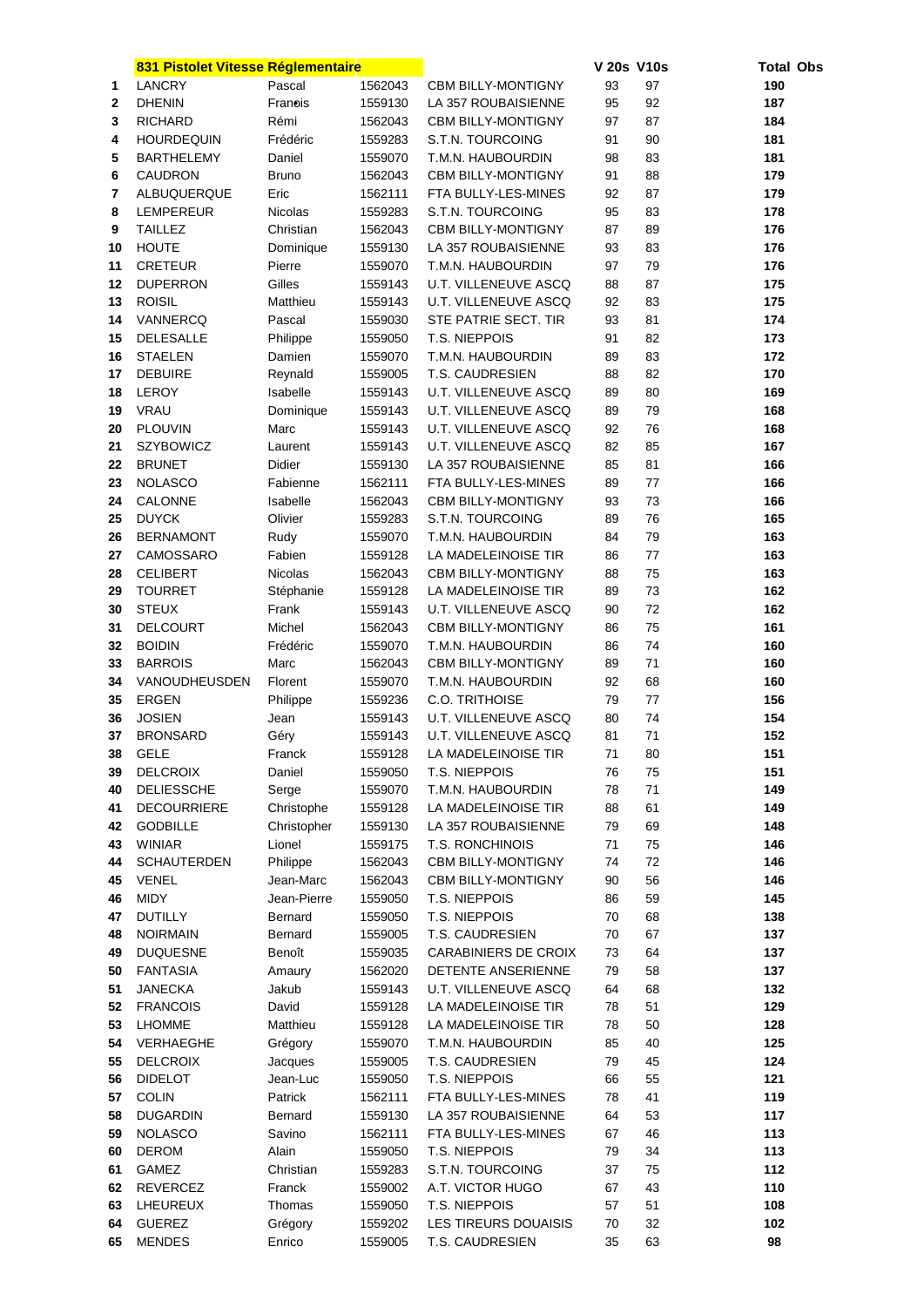| 66<br>67<br>68 | TRAMONTANA<br><b>DUQUESNE</b><br><b>CYFFKA</b> | Umberto<br>Jacques<br>Jean-Philippe | 1559130<br>1559005<br>1559143 | LA 357 ROUBAISIENNE<br><b>T.S. CAUDRESIEN</b><br><b>U.T. VILLENEUVE ASCO</b> | 31<br>33<br>50 | 56<br>35<br>11 |                        |          | 87<br>68<br>61 |    |
|----------------|------------------------------------------------|-------------------------------------|-------------------------------|------------------------------------------------------------------------------|----------------|----------------|------------------------|----------|----------------|----|
|                | LIEBAERT                                       | Christophe                          | 1559283                       | S.T.N. TOURCOING                                                             | 50             | 50             |                        |          | 100            | HC |
|                | 832 Armes de poing Authentiques                |                                     |                               |                                                                              | <b>Préc</b>    |                | Préc G 20s G 10s Total |          |                |    |
| 1              | LANCRY                                         | Pascal                              | 1562043                       | <b>CBM BILLY-MONTIGNY</b>                                                    | 87             | 82             | 90                     | 90       | 349            |    |
| $\mathbf{2}$   | <b>BERNAMONT</b>                               | Rudy                                | 1559070                       | T.M.N. HAUBOURDIN                                                            | 74             | 67             | 90                     | 70       | 301            |    |
| 3              | <b>DECOURRIERRE</b>                            | Christophe                          | 1559128                       | LA MADELEINOISE TIR                                                          | 80             | 81             | 70                     | 70       | 301            |    |
| 4              | <b>CRETEUR</b>                                 | Pierre                              | 1559070                       | T.M.N. HAUBOURDIN                                                            | 76             | 81             | 60                     | 80       | 297            |    |
| 5              | VENEL                                          | Jean-Marc                           | 1562043                       | <b>CBM BILLY-MONTIGNY</b>                                                    | 72             | 82             | 80                     | 60       | 294            |    |
| 6              | <b>NOLASCO</b>                                 | Fabienne                            | 1562111                       | FTA BULLY-LES-MINES                                                          | 89             | 85             | 60                     | 60       | 294            |    |
| 7              | <b>BARROIS</b>                                 | Marc                                | 1562043                       | <b>CBM BILLY-MONTIGNY</b>                                                    | 82             | 87             | 60                     | 60       | 289            |    |
| 8              | <b>SCHAUTERDEN</b>                             | Philippe                            | 1562043                       | <b>CBM BILLY-MONTIGNY</b>                                                    | 77             | 87             | 80                     | 40       | 284            |    |
| 9              | <b>TOURET</b>                                  | Stéphnie                            | 1559128                       | LA MADELEINOISE TIR                                                          | 69             | 74             | 70                     | 60       | 273            |    |
| 10             | CAMOSSARO                                      | Fabien                              | 1559128                       | LA MADELEINOISE TIR                                                          | 79             | 79             | 60                     | 50       | 268            |    |
| 11             | VANNERCO                                       | Pascal                              | 1559030                       | STE PATRIE SECT. TIR                                                         | 74             | 75             | 60                     | 50       | 259            |    |
| 12             | <b>BARTHELEMY</b>                              | Daniel                              | 1559070                       | T.M.N. HAUBOURDIN                                                            | 60             | 78             | 50                     | 60       | 248            |    |
| 13             | <b>NOWIK</b>                                   | Gabriel                             | 1559128                       | LA MADELEINOISE TIR                                                          | 73             | 61             | 40                     | 50       | 224            |    |
| 14             | <b>STAELEN</b>                                 | Damien                              | 1559070                       | T.M.N. HAUBOURDIN                                                            | 51             | 68             | 50                     | 40       | 209            |    |
| 15             | <b>DELIESSCHE</b>                              | Serge                               | 1559070                       | T.M.N. HAUBOURDIN                                                            | 50             | 65             | 60                     | 30       | 205            |    |
| 16             | <b>DELCOURT</b>                                | Michel                              | 1562043                       | <b>CBM BILLY-MONTIGNY</b>                                                    | 44             | 48             | 10                     | 20       | 122            |    |
| 17             | <b>NOLASCO</b>                                 | Savino                              | 1562111                       | FTA BULLY-LES-MINES                                                          | 23             | 20             | 10                     | $\Omega$ | 53             |    |